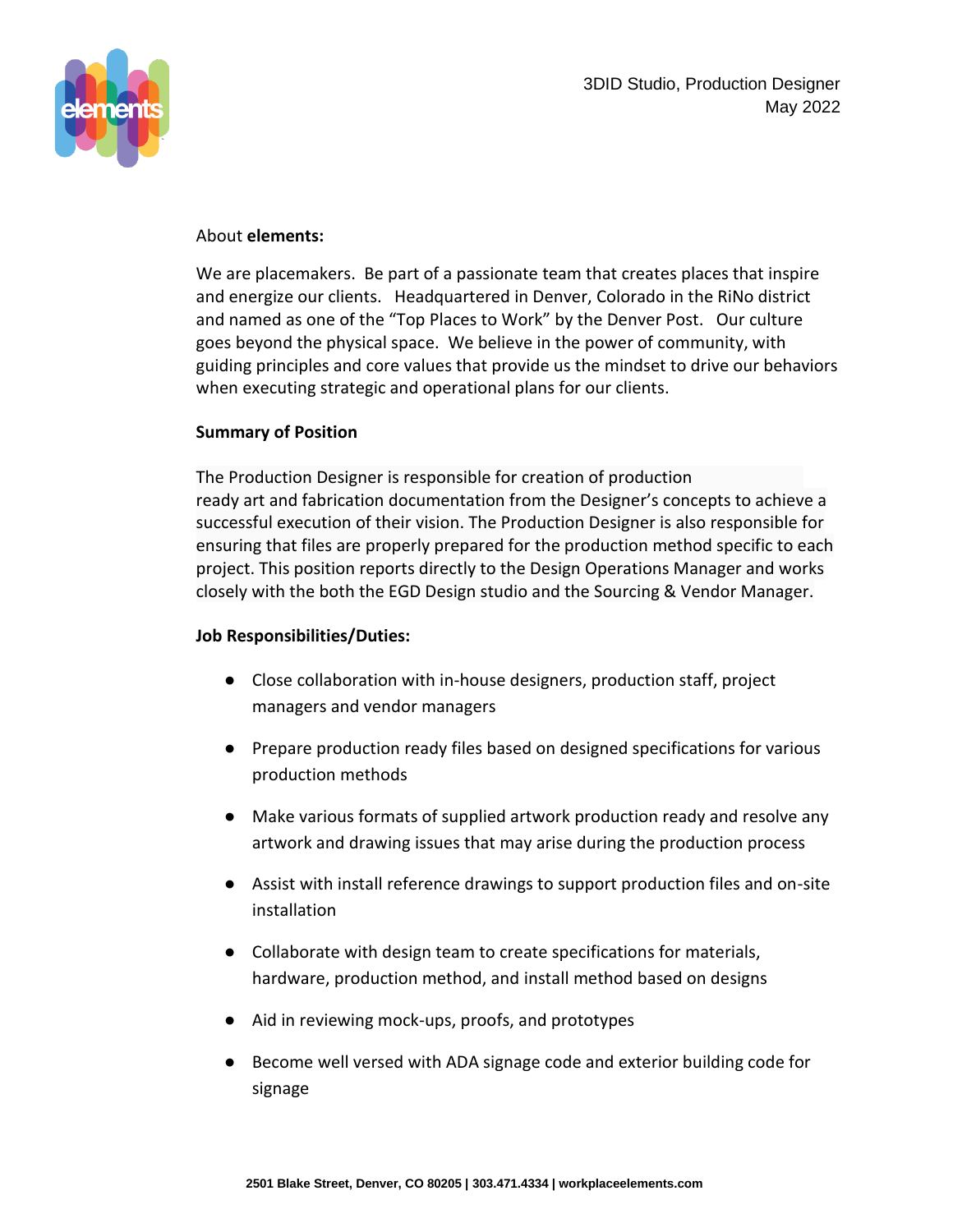

- Troubleshoot problems as they arise with both creative and production teams
- Assist with on-site field verifications and documentation
- Assist in training new staff where appropriate

# **Job Type:** Full-time/Exempt

**Salary Range:** \$48,000 - 58,000 annually

### **Environment**

- Work will require light travel both in and around Denver as well as some travel out of state
- Sitting and computer work for extended periods of time

## **Experience**

- 2+ years in fabrication shop, print shop, or similar production focused field
- Strong adobe illustrator and photoshop skills
- Strong 3D modeling skills
- Proficiency in Mac OS, Adobe Acrobat, MS Office, Google Drive
- Familiarity with standard material stock, sizing, nomenclature, and fabrication methods
- Familiarity with hardware and install methods
- Hands on fabrication experience like wood working, metal working, carpentry, or product prototyping is a plus
- Experience with interior building signage is a plus
- Ability to read architectural plans and elevations